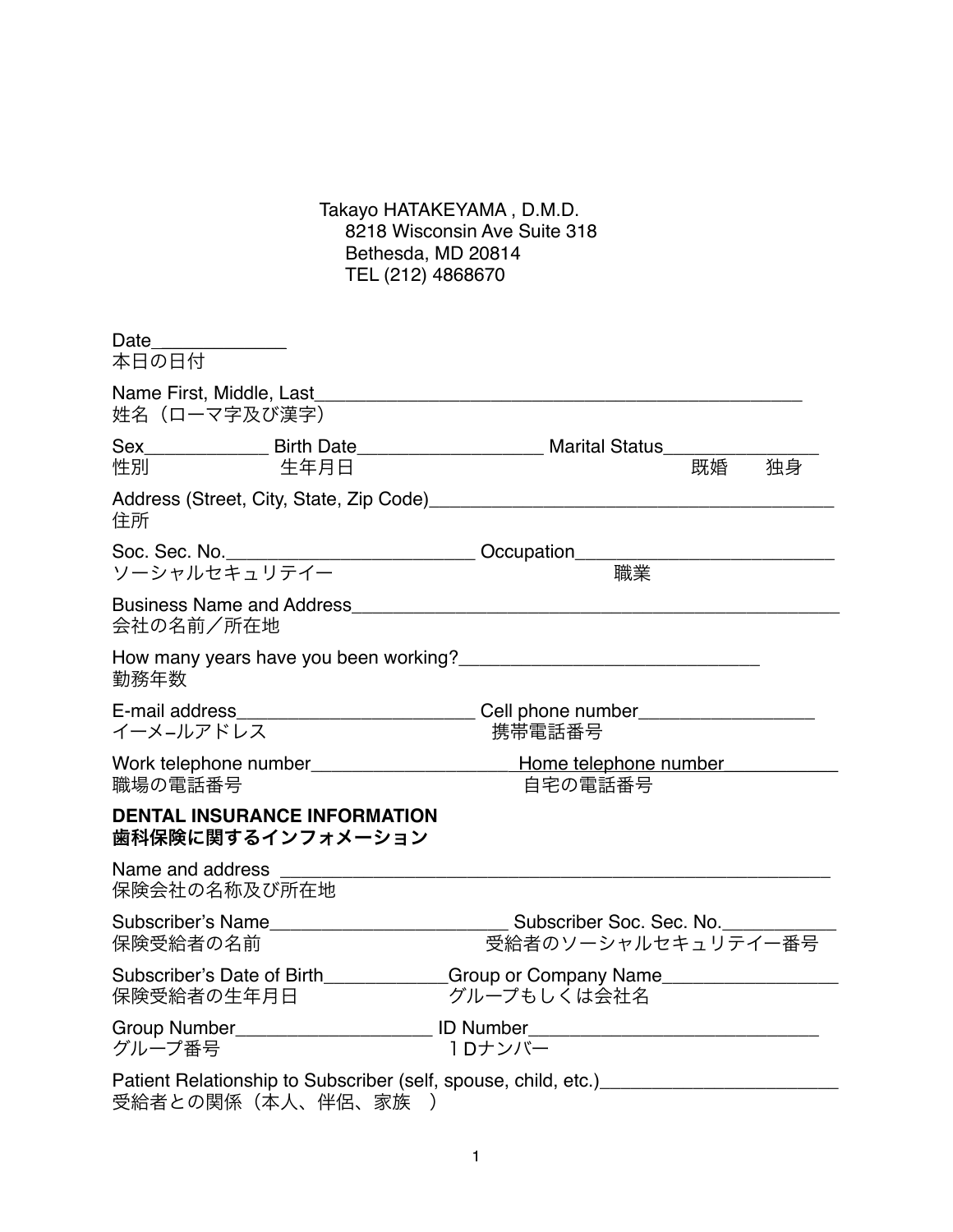## **GENERAL QUESTIONS**

一般的な質問

Who referred you to our office? どういう風にして畑山デンタルオフィスをしりましたか? Is your family member our patient? あなたの家族の方が当院に通っていますか? はい いいえ Person to contact in case of emergency\_\_\_\_\_\_\_\_\_\_\_\_\_\_\_\_\_\_Phone\_\_\_\_\_\_\_\_\_\_ 堅争時の連絡先 日本での連絡先\_\_\_\_\_\_\_\_\_\_\_\_\_\_\_\_\_\_\_\_\_\_\_\_\_\_\_\_\_\_\_\_\_\_\_電話番号 **MEDICAL HISTORY** 健康に関する質問 Medical Doctor's Name **Manual According to Phone** 主治医の名前 電話番号 Date of my last physical examination\_\_\_\_\_\_\_\_\_\_\_\_\_ Results\_\_\_\_\_\_\_\_\_\_\_\_\_\_\_\_\_\_\_\_\_ 最近行った健康診断の日付 Are you being treated by a medical doctor now? If yes for what reason? 現在、医者に通院中ですか? はい いいえ もしそうであれば、理由は? Are you taking any medication at the present time? If yes, what?<br>現在、薬を服用中ですか? はい いいえ 何の薬ですか? 現在、薬を服用中ですか? はい いいえ Have you ever been hospitalized or had any surgical operations? If yes, list reasons and dates and dates\_\_\_\_\_\_\_\_\_\_\_\_\_\_\_\_\_\_\_\_\_\_\_\_\_\_\_\_\_\_\_\_\_\_\_\_\_\_\_\_\_\_\_\_\_\_\_\_\_\_\_\_\_\_\_\_\_\_\_\_\_\_ 以前に入院したり手術をうけたことがありますか? はい いいえ その理由は? Have you ever had any blood transfusions? If yes, give reason\_ 輸血を受けたことがありますか? はい いいえ その理由は? Do you now have, or have you had any of the following? (If yes, circle them) 現在もしくは過去に下記の病気をしたことがあれば当てはまるものを丸で囲んでくださ い。 Heart Disease Angina Pectoris Atherosclerosis Stroke Heart Murmur<br>心臓病 狭心症 動脈硬化 脳溢血 心臓の雑音 心臓病 狭心症 動脈硬化 脳溢血 心臓の雑音 High Blood Pressure Kawasaki disease Diabetes Rheumatic Fever Allergies<br>高血圧 | 川崎病 | 梅尿病 リュウマチ熱 アレルギー リュウマチ熱 Arthritis Asthma Rash Sinus infection Epilepsy Fainting Hepatitis リュウマチ 喘息 蕁麻疹 蓄膿症 癲癇 失神(発作) 肝炎 Liver Disease Tumor AIDS or HIV positive Kidney Disease Tuberculosis 肝臓病 腫瘍 エイズ 腎臓病 結核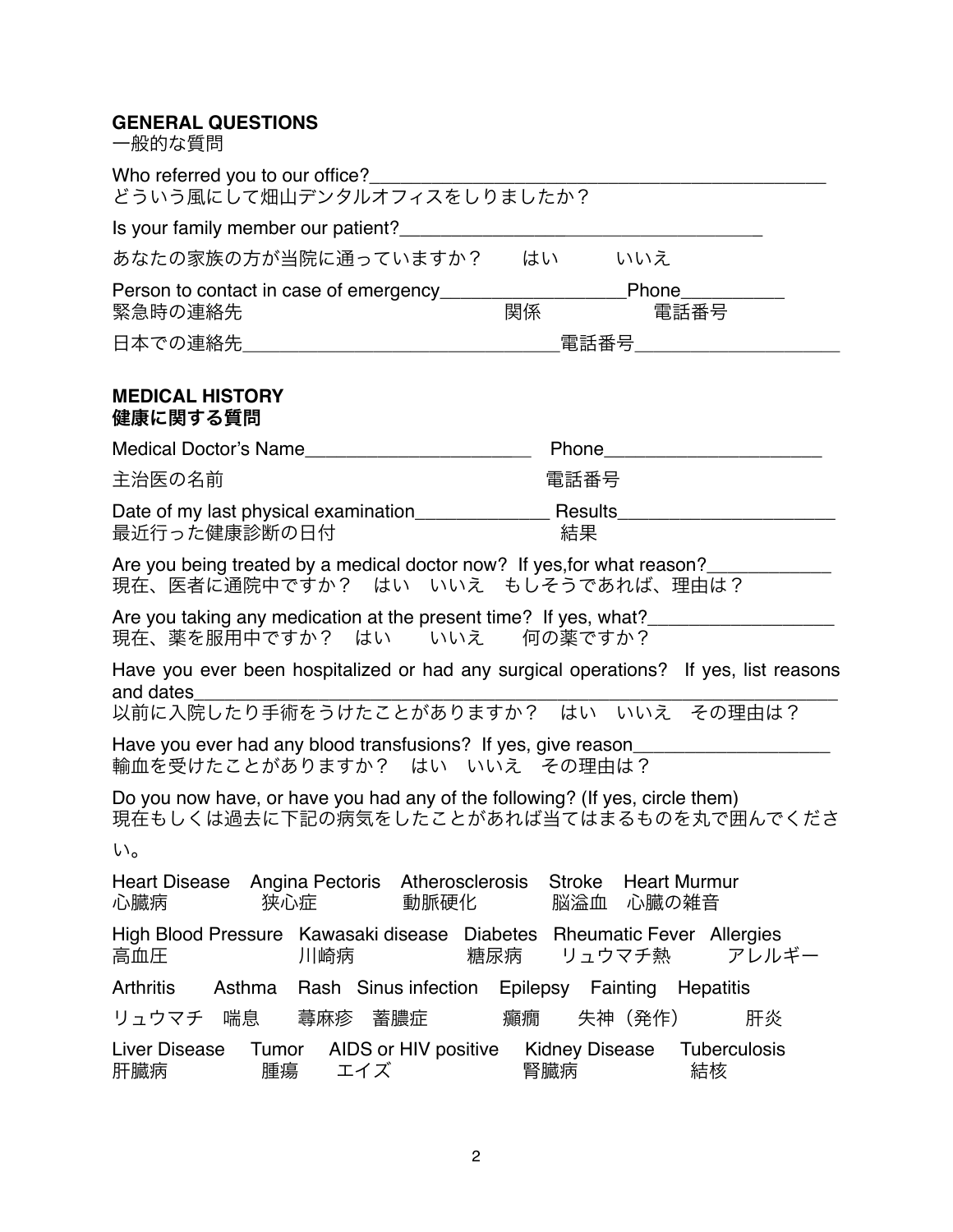| Thyroid Disease (or Goiter)<br>甲状腺病 |            |                  | Venereal Disease<br>性病                                                               |                         | 骨疎巣症                  | Osteoporosis or Osteopenia                                                             |                                                                                                                                      |
|-------------------------------------|------------|------------------|--------------------------------------------------------------------------------------|-------------------------|-----------------------|----------------------------------------------------------------------------------------|--------------------------------------------------------------------------------------------------------------------------------------|
| qqlv\\Anemia<br>Herpes              |            | Cancer           | Leukemia                                                                             |                         |                       |                                                                                        | Bladder Disease Psychiatric Problem                                                                                                  |
| 貧血                                  | 癌          | 白血病              | 尿道の病気                                                                                |                         | 精神病                   |                                                                                        | ヘルペス                                                                                                                                 |
| 産婦人科系の病気                            |            |                  | Gynecological problem Joint problem Stomach Ulcers Glaucoma<br>関節の問題                 | 胃清瘍                     |                       | 緑内症                                                                                    |                                                                                                                                      |
|                                     |            |                  | Do you have a Pace Makers or a Heart stent/valve?<br>ペースメーカーや心臓人工弁が挿入してありますか? はい いいえ |                         |                       |                                                                                        |                                                                                                                                      |
| 人工関節を挿入してありますか?                     |            |                  |                                                                                      | はい                      | いいえ                   | Do you have an artificial joint in your body?___________________________________       |                                                                                                                                      |
|                                     |            |                  | 抜歯その他で異常な出血を経験したことがありますか                                                             |                         |                       | Have you ever had excessive bleeding from a cut/wound or extraction of teeth?___<br>はい | いいえ                                                                                                                                  |
|                                     |            |                  | Are you under abnormal stress?                                                       |                         |                       | はい いいえ                                                                                 |                                                                                                                                      |
|                                     |            |                  |                                                                                      |                         |                       | 極度のストレスを受ける環境/生活状態にありますか?(転勤 仕事、結婚、子育て)                                                |                                                                                                                                      |
| 精神安定剤を服用していますか?                     |            |                  | Do you sometime take medicine to relieve nervousness?                                | はい                      |                       | いいえ                                                                                    |                                                                                                                                      |
|                                     |            |                  | Have you ever had radiation treatment?<br>放射線治療を受けたことがありますか? はい いいえ                  |                         |                       |                                                                                        |                                                                                                                                      |
|                                     |            |                  |                                                                                      |                         |                       |                                                                                        | Are you or have you ever had allergic reaction with the following items? If yes, circle<br>them.下記のものでアレルギー反応を起こしたことがありますか?もしそうであれば該 |
| 当するものを丸で囲んでください。                    |            |                  |                                                                                      |                         |                       |                                                                                        |                                                                                                                                      |
| Anesthesia<br>麻酔薬                   | Penicillin | ペニシリン            | Antibiotics<br>抗生物質                                                                  | Sulfa drug<br>サルファ剤     | Sleeping pills<br>睡眠薬 | Aspirin                                                                                | アスピリン                                                                                                                                |
| Codein<br>麻薬                        | 鎮痛薬        | Pain medications | Metal<br>金属                                                                          | Latex products<br>ラバー製品 | Food<br>食べ物           | other<br>その他                                                                           |                                                                                                                                      |
|                                     |            |                  |                                                                                      |                         |                       |                                                                                        |                                                                                                                                      |

## **DENTAL HISTORY** 歯科に関する質問

|                |  | Have you had any serious trouble associated with any previous dental treatment? If                                                                                                                                             |  |
|----------------|--|--------------------------------------------------------------------------------------------------------------------------------------------------------------------------------------------------------------------------------|--|
|                |  | 歯科の治療の際に異常な反応をおこしたり、トラブルがありましたか? はい いいえ                                                                                                                                                                                        |  |
|                |  |                                                                                                                                                                                                                                |  |
| 喫煙しますか? はい いいえ |  | 何箱?                                                                                                                                                                                                                            |  |
| Do you drink?  |  | How many the contract of the contract of the contract of the contract of the contract of the contract of the contract of the contract of the contract of the contract of the contract of the contract of the contract of the c |  |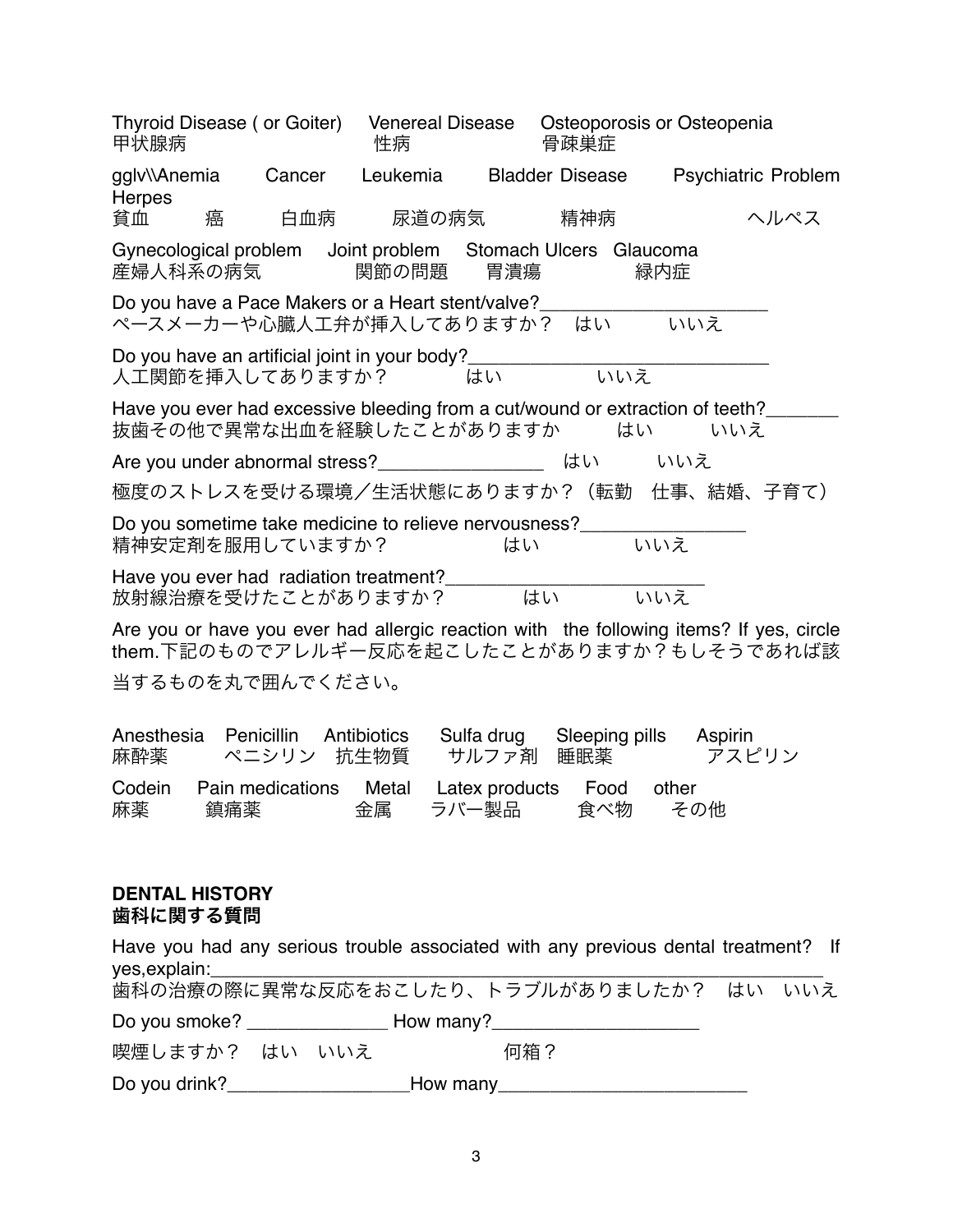| アルコールを飲みますか? はい いいえ<br>暈は?                                                                                                                                            |
|-----------------------------------------------------------------------------------------------------------------------------------------------------------------------|
| When is your last visit to dentist? For what reason?<br>最後に歯科医をおとづれたのはいつですか? その理由は?                                                                                   |
| Name and the location of the dentist:<br>歯科医の名前と住所                                                                                                                    |
| What is the reason of this visit to our office?<br>今回、当院への通院目的はなんですか?                                                                                                 |
| Do you have bleeding gum?<br>いいえ<br>歯肉から出血しますか?<br>はい                                                                                                                 |
| Do you visit dentist regularly for routine examinations and professional cleaning? If yes,<br>when was your last cleaning?<br>定期的にクリーニングや検診のために歯科医をおとづれていましたか? はい いいえ |
| いつクリーニングしてもらいましたか?                                                                                                                                                    |
| Have you ever had surgery for the treatment of gum disease?______ If yes, when__<br>歯周外科または歯周病の治療を受けたことがありますか? はい いいえ いつ?                                             |
| Do you have any missing teeth?<br>抜けたままに放置してある場所がありますか?                                                                                                               |
| Do you have any teeth need treatment?<br>治療が必要な歯や治療途中になっている歯がありますか? はい<br>いいえ                                                                                         |
| Do you have untreated dental disease?<br>The manufacturer and the manufacturer and the manufacturer and the manufacturer and the manufacturer and the m               |
| Have you had dental X-ray taken before? If yes, when?<br>口の中のレントゲン写真をとったことがありますか? はい いいえ いつ?                                                                          |
| Have you had oral hygiene instruction in dental office?<br>口腔衛生指導を受けたことがありますか?<br>いいえ<br>はい                                                                           |
| Do you drink soda? ____________________________How many/often?                                                                                                        |
| ソーダ飲料を飲みますか? はい いいえ<br>量は?                                                                                                                                            |
| Do you eat sweet snacks often?_<br>甘いものをよく食べますか? はい いいえ                                                                                                               |
| Do you clench or grind your teeth?_<br>くいしばりや歯ぎしりがあると思いますか? はい<br>いいえ                                                                                                 |
| Are any of your teeth sensitive to cold or sweets?<br>冷たいものや甘いものに対してしみる歯がありますか? はい<br>いいえ                                                                             |
| Does your jaw click or pop when you chew?<br>あごが音をたてたり、かむと痛みを感じたりしたことがありますか?はい いいえ                                                                                    |
| Do you have sometimes difficulty to open your mouth wide?<br>口をあけると痛みを感じたり開けにくくなったことが、ありますか? はい いいえ                                                                   |
| Have you ever had orthodontic treatment (braces)?                                                                                                                     |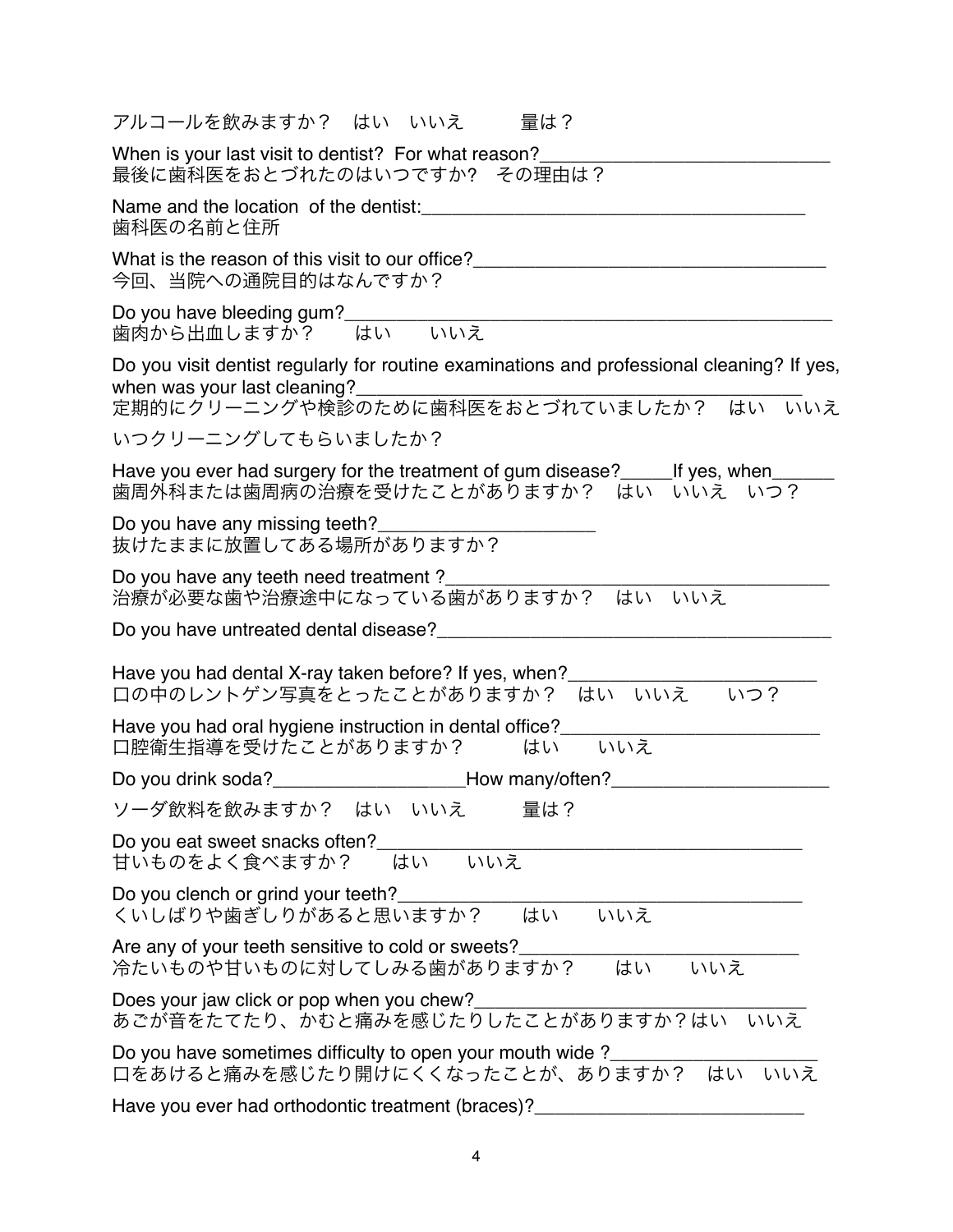歯科矯正治療を受けたことがありますか? はい いいえ

## **FEMALES ONLY**

女性の方のみに対する質問

| Are you pregnant?<br>現在妊娠中ですか? はい いいえ                                                                                                                                 |
|-----------------------------------------------------------------------------------------------------------------------------------------------------------------------|
| Do you have trouble with your periods?<br>はい いいえ<br>牛理の期間に問題がありますか?                                                                                                   |
| Are you taking oral contraceptives (Birth control pills)?_________________<br>避妊用ピルを服用中ですか? はい いいえ                                                                    |
| Are you taking estrogen(Hormone)? _______________How long?<br>更年期障害の治療のためにホルモン剤を服用中ですか? はい いいえ                                                                        |
| Are you taking medications for osteoporosis/osteopenia? The lf, yes how<br>many years?<br>骨疎そう症のために薬を飲んでいますか? はい<br>いいえ 期間は?                                          |
| PERSONAL DENTAL NEEDS SURVEY<br>より良きサービスと改善のために重要な質問をさせていただきます。                                                                                                       |
| Please rate, in order of importance, your primary concerns regarding your dental care.<br>(The most important would be #1)<br>下記の事項をあなた様にとって、1から10まで、重要だと思われる順番に番号をつけ |
| てみてください。1が一番重要で10があまり重要ではないというふうになります。                                                                                                                                |
| Preventive Dental Health Care Cost and Affordability Time<br>予防歯科教育<br>書用<br>時間                                                                                       |
| Excellence and Quality of care Explanation of the treatment Esthetics<br>治療の質<br>治療内容の説明<br>審美性                                                                       |
| Sterilization of instrument ____ Updated facility and equipment<br>完璧な器具の消毒<br>最先端の設備/器械/技術                                                                           |
| __Cleanness and atmosphere of the office ____Accessibility to the office<br>オフィスの清潔さや雰囲気<br>ロケーション                                                                    |
| Please circle the level of fear you have about your dental visits. (10 being the greatest<br>歯科治療に対するあなたの恐怖感を1から10までのスケールで言い表してくだ<br>fear)                            |
| さい。10が最も強い恐怖感になります。該当する数字を丸で囲んでください。                                                                                                                                  |

1 2 3 4 5 6 7 8 9 10

Biologically speaking, the most favorable material of choice is not necessary white color for posterior(back) teeth, would you rather have white material anyway? \_\_\_\_\_\_\_\_\_\_\_\_\_\_\_\_\_\_\_\_\_.時として、生物学的/医学的に好ましいと思われる材料はか